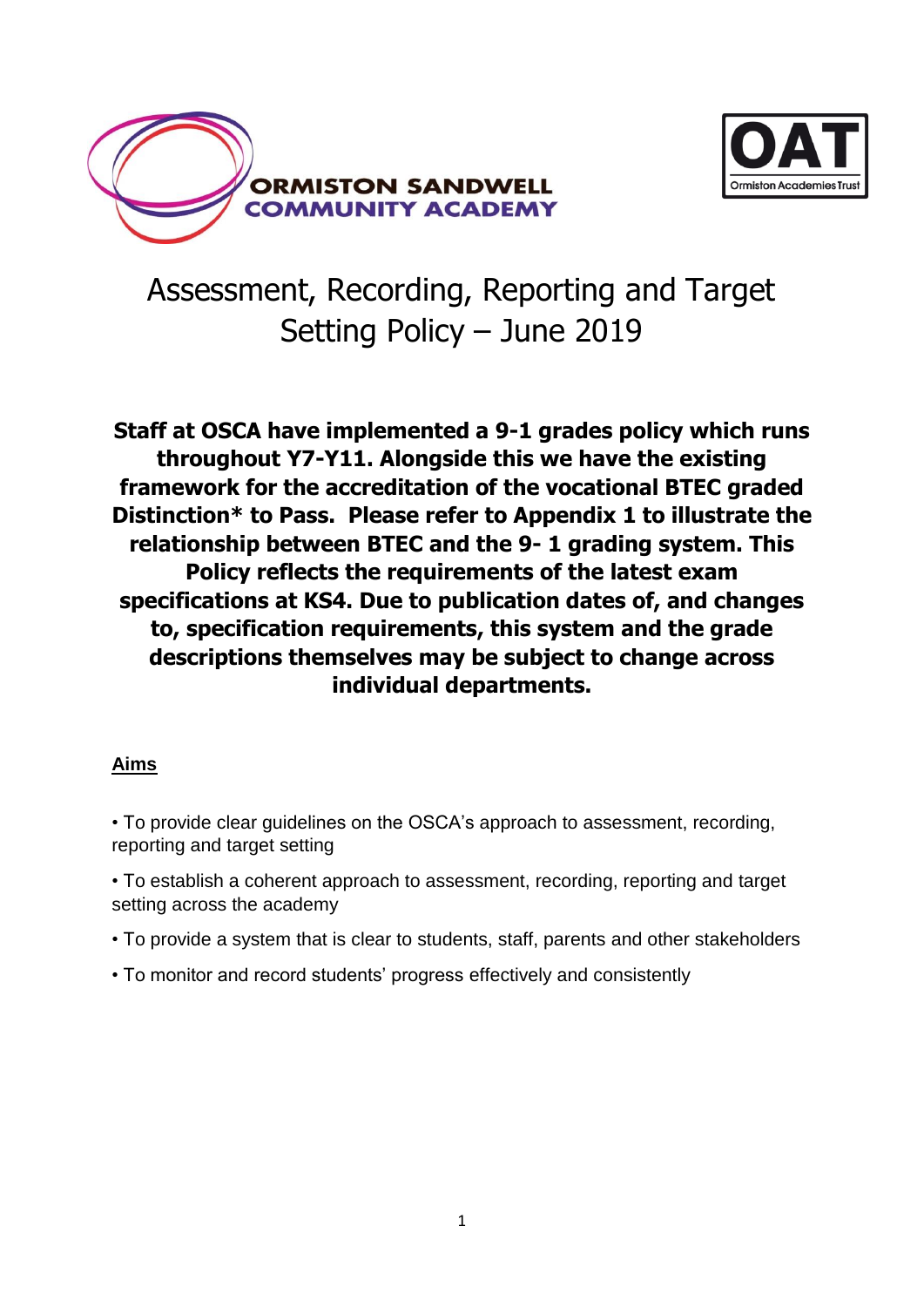## **Assessment:**

Assessment must be:

- Manageable and useful
- A reliable source of information
- Positive and support success
- Understandable to students, parents and teachers
- An essential part of teaching and learning
- In line with national requirements

## **Purposes of Assessment**

Assessment may be used in a variety of ways for a variety of purposes.

It may be:

• Formative

Recording what has been achieved, what needs to be done next and setting realistic, achievable learning goals to enable the students to reach their target grades for the future

• Summative

Recording a student's overall achievement

• Diagnostic

Identifying a learner's strengths and weaknesses which prompts appropriate guidance and support

**•** Predictive

To make informed and accurate predictions of students' future/expected attainment

• Evaluative

Providing information that would help to evaluate the effectiveness of the curriculum and the success of teaching strategies (formative and summative)

• Informative

Providing information for reports to parents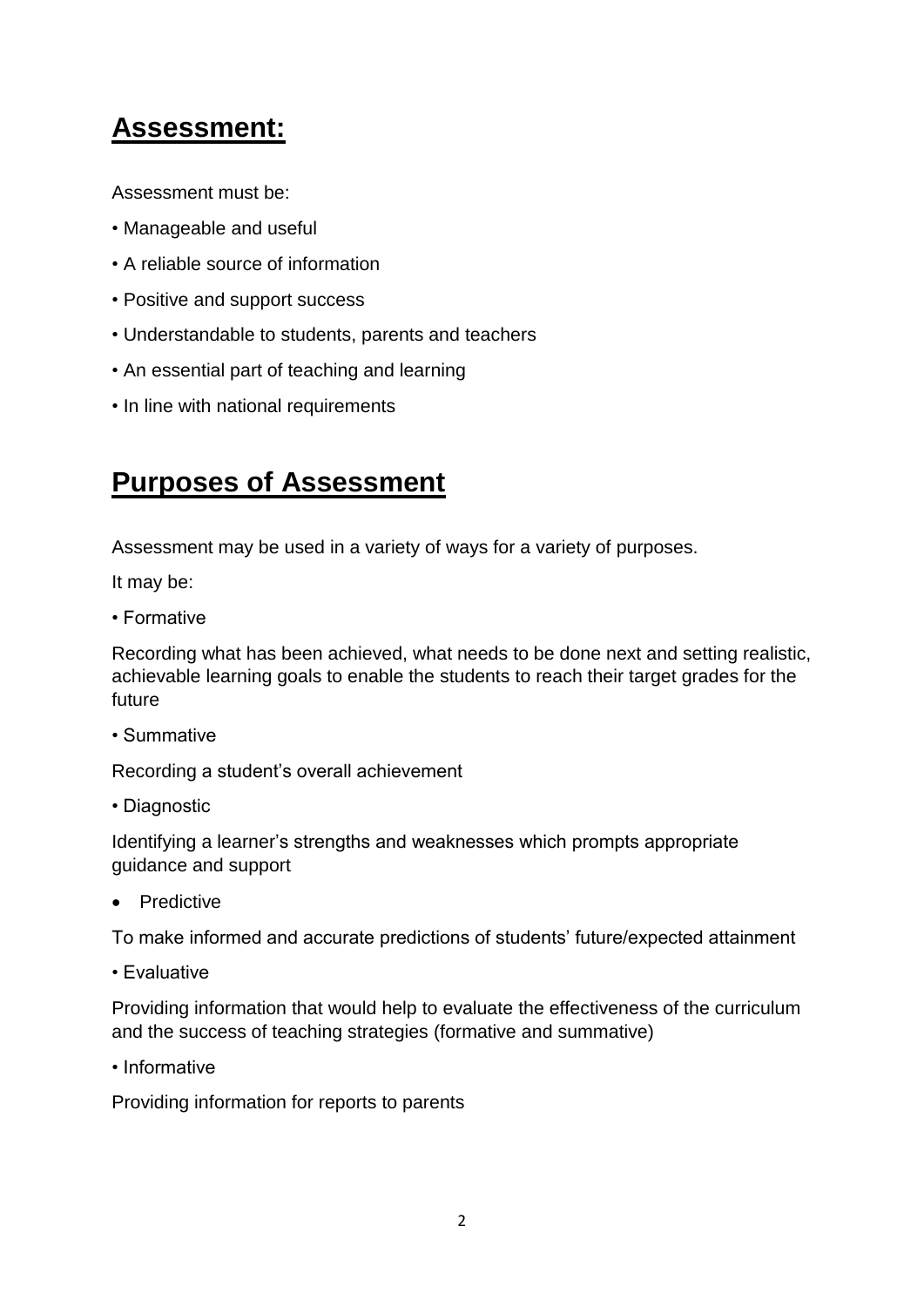The most important purpose of assessment is to try and motivate and encourage by:

• Involving students/parents/guardians in the learning process through explaining the reasons for the assessment and its relationship to the course

• Recording positive achievement which contributes to a summative statement

• Making sure that students are fully aware of assessment objectives and the criteria for success

• Discussion of performance and establishing clear, SMART (Specific Measurable Achievable Realistic Timed) targets for students

### **Assessment in Lessons**

There is a range of processes to inform and improve student progress:

• A variety of assessment formats are used including practical work, student presentation, portfolios of work, fieldwork, written exercises, group work as well as informal assessment such as question and answer.

• Aspirational targets are available for all students in either GCSE grades 9-1/ BTEC gradings. These are included in all mark sheets. For Y7 and Y8 this will be the expected attainment for the end of each year, and these will be based on the published Progress 8 flightpaths. Aspirational targets are set at 1 grade above their minimum expectation (Estimated Attainment 8 + 1).

• Records of key assessments should be kept by all teachers in either a written or a departmental electronic mark sheet (Tracker) and should be available for reference to subject leaders and members of the Senior Leadership Team.

• Schemes of Learning should indicate key assessment points and their contribution to the review of student progress. All departments are expected to have an Assessment Plan in place for all year groups and all examination courses.

• Lessons should provide opportunities for self and/or peer assessment, which allow students to review the extent to which they have met the learning objectives.

• Students must have access to relevant grade descriptors/success criteria to support their learning. These descriptors should be on display in teaching areas and can be in student's books. Additionally **progress stickers** to support and record progress should be displayed either on the outside or inside covers of folders and exercise books (see Appendix 5 page 16).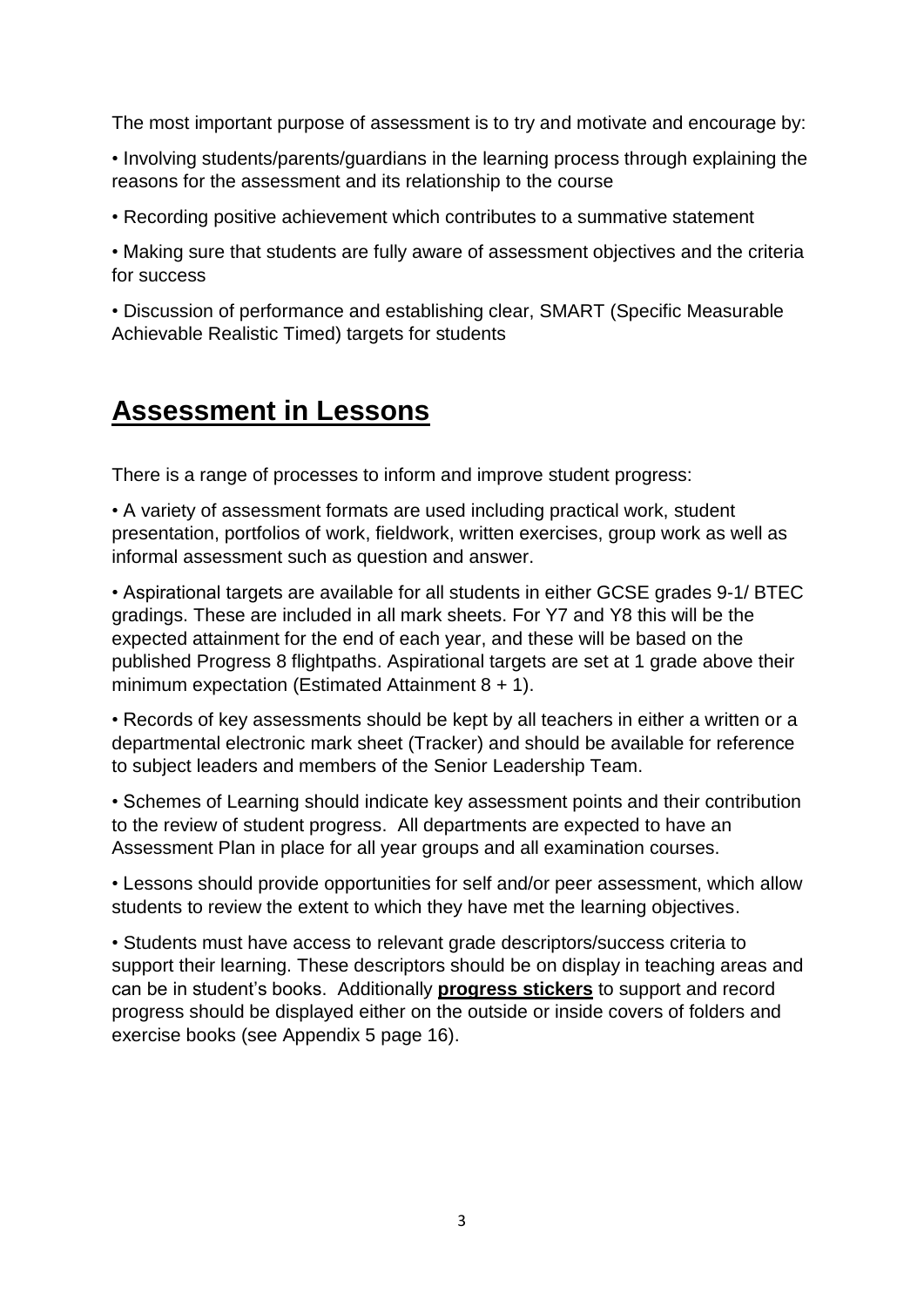## **Formal Assessments**

Are undertaken throughout the student's time at OSCA with data used to inform progress.

We aim to gather a comprehensive range of prior attainment data on entry to the school. Where it is not available, we refer to universal baseline assessments.

Data collected includes:-

- Key Stage 2 results
- Year 7 baseline assessments on entry in English and Maths
- Unit/modular tests in some subjects
- Annual examinations for all year groups

### **Analysis of Examination Results**

Results of external examinations are analysed both in subject departments and for the academy as a whole. The intention of these analyses is to identify where strong performance exists and where improvement is needed. Departments are required to consider the reasons for particular levels of performance between syllabuses, subjects, teachers and teaching groups, and trends over time. As a result, good practice is identified and shared; and weaknesses addressed. QLA (Question Level Analysis) is embedded in departmental practice after every internal/mock examination.

State of the Nation (SON) meetings are used to provide the SLT with an overview of performance, concerns and trends. This informs further decisions from the ADP to specific interventions and actions. A range of data sources will be used to assist with the analysis and evaluation of student progress and attainment such as SIMs and EVA.

#### **Intervention**

After each Data Collection point (DC), individual student progress is compared to their flightpath. Data will be provided to all staff by having EVA updated and stored on the shared drive. Students' Progress Stickers should also be updated after each DC.

Any underperformance is identified and this information is shared with the relevant staff (Progress Director Y11, VP Data and Standards, AP Raising Standards):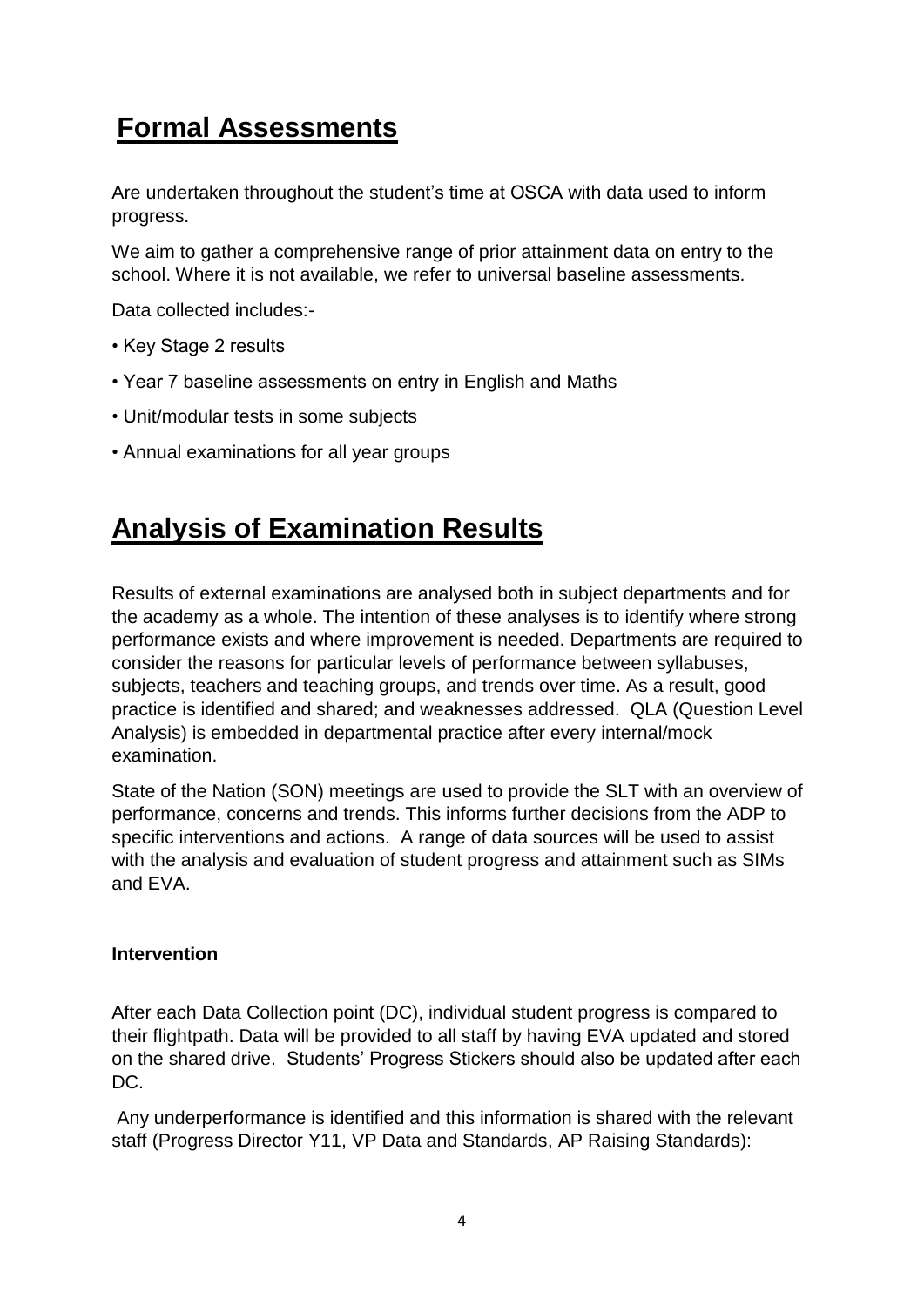- 1. Subject teachers, Curriculum Leaders
- 2. Head of House

Curriculum Leaders will oversee the intervention for their subject area and provide support for their staff.

Subject staff will use the assessment data to track progress and plan Wave 1 and Wave 2 (please see **Appendix 4**) interventions in their lessons in consultation with their Curriculum Leader

Intervention will be monitored by the Curriculum Leader/Progress Director who will report to the SLT.

## **Reliability and Common Standards**

It is the responsibility of the Curriculum Leaders to put in place a set of criteria for the assessment of student work in that subject as well as establish a rigorous standardisation and moderation procedure. (See guidelines below)

Staff must also adhere to the criteria of external assessment bodies, and at all times, students should be made aware of criteria in order that they can assess their own achievements and set meaningful objectives.

To support these aims departments should aim to develop student friendly assessment criteria related to specific topics as part of the Assessment for Learning (AfL) strategy. These should be reflected in departmental Schemes of Learning.

An important feature of the Assessment for Learning strategy is that the criteria are discussed with and understood by students so that they are helped to take the next steps in their learning.

## **Procedure for Moderation/Standardisation of Assessment (including internal exams):**

#### Training and CPD – Whole School/SLT/ELT:

1) Provide the opportunities for teachers to collaborate and participate in professional dialogue and collegiate working, through departmental CPD and other opportunities.

2) Ensure that learning, teaching and assessment are planned in a coherent way and that assessment is valid and reliable (Schemes of Learning and whole school calendar with assessment and examination points.)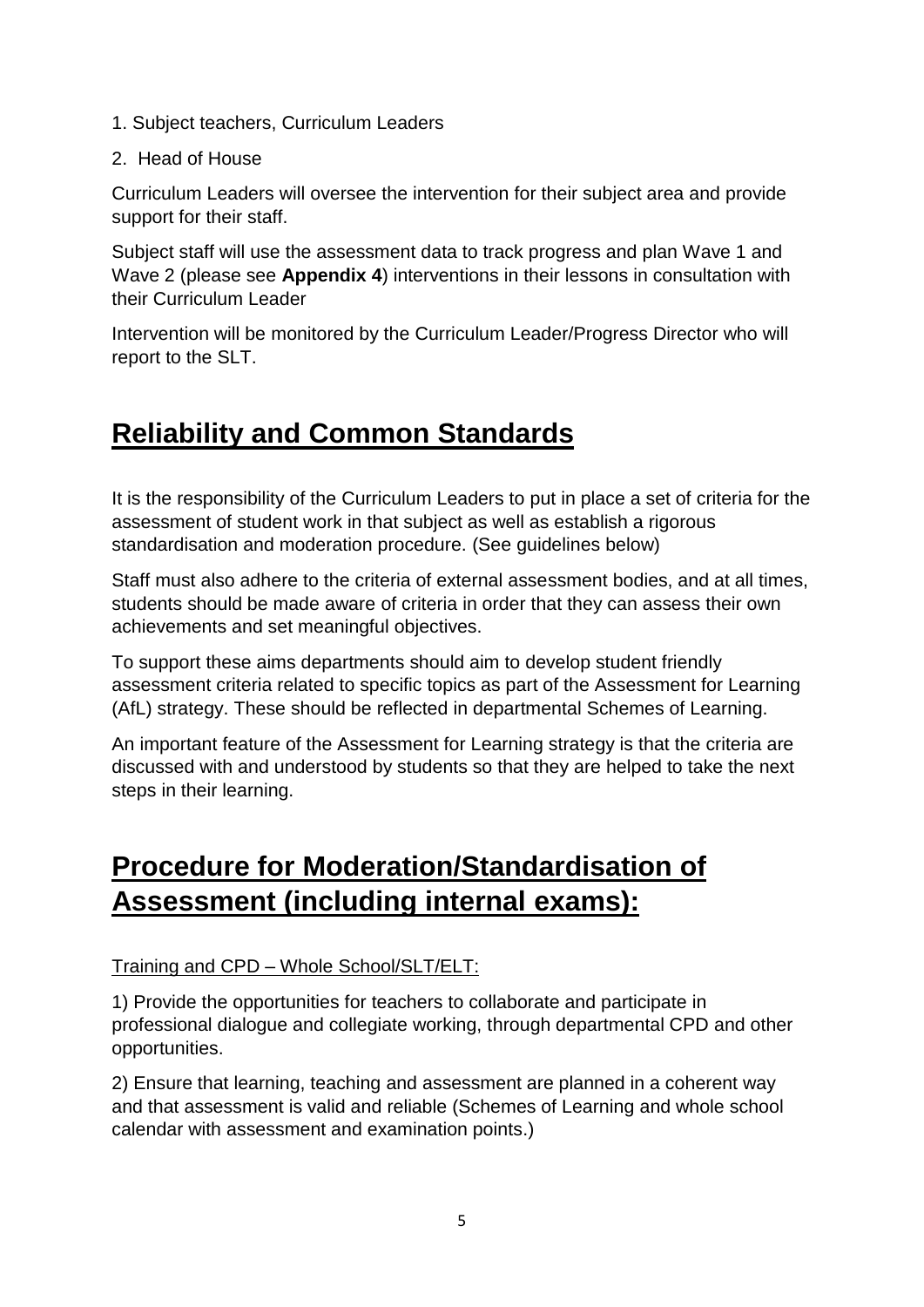3) Promote capacity building of assessment expertise, professional learning and development and quality improvement. This should be integral to quality assurance processes. (Through CPD – internal and external via OAT and the sharing of good practice within school and by using external verification wherever possible.) Staff should also seek guidance from their designated exam board in relation to examiners reports, grade boundaries, and sample assessment materials.

4) Link managers should have follow-up professional dialogue with staff about learners' progress, standards, expectations and moderation practice.

#### Curriculum Leaders:

- 1) Quality Assure moderation practices and outcomes
- 2) Monitor and self evaluate moderation practices
- 3) Ensure all department members have an appropriate understanding of assessment requirements and criteria by sharing information, best practice and experience
- 4) Have follow-up professional dialogue with SLT about learners' progress, standards, expectations and moderation practice

#### Departmental/Subject Practice:

- 1) Discuss and agree as a dept./subject best methods and approaches for moderation – dependent on stage/age
- 2) Work with colleagues to quality assure planned approaches to learning, teaching and assessment
- 3) Develop your own knowledge, understanding and skills of your assessments/exam board requirements/practice
- 4) Sample and check learners' work to ensure consistency in applying standards- including when entering DC CAP (Current Academic Performance )in Y7 and 8, as well as summative grades and predictions in Key Stage 4.

# **Recording:**

Staff should use SIMS data sheets to record the following:

• In Year 7 and 8 a Data Capture (the CAP) – based on overall performance of a student – 2/3 pieces of evidence (recorded on the departmental tracker) of students working at this grade are required. The grade awarded should be able to be evidenced and will reflect current performance. Therefore, CAPs may fluctuate to some extent – this could be due to the topic studied, a carousel where they are studying different skils or outside factors such as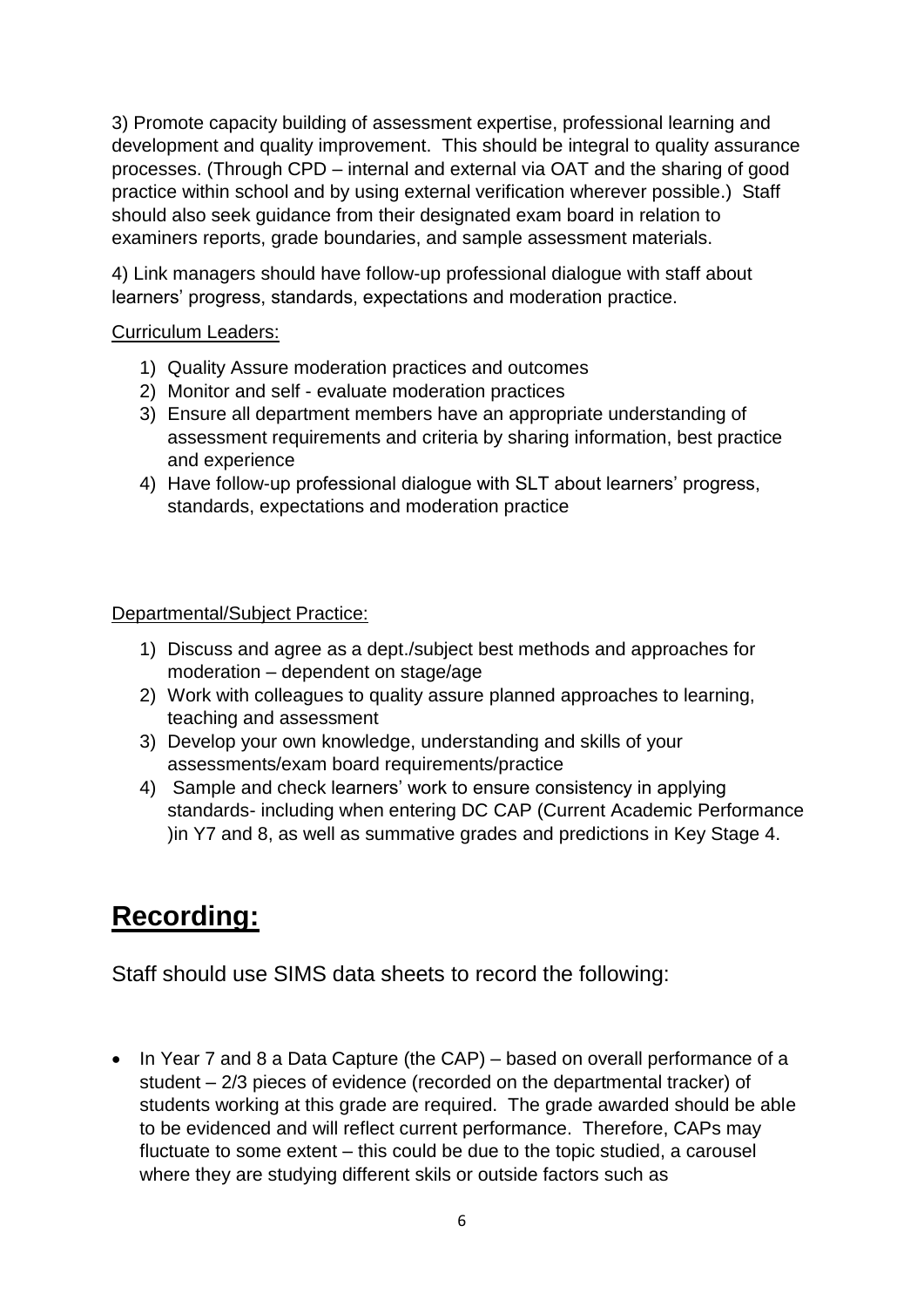attendance/medical. In Year 7 and 8 students will sit a mock exam and the grades awarded will be used to inform the CAP.

- In Year 9 a Data Capture (the CAP) is generated using 2/3 pieces of key assessments from summative marking of performance against the exam specification. The CAP may fluctuate dependent on the topics covered. Year 9 will also have a mock exam that will inform one of the Data Captures. DC3 will also capture predictions for student outcomes at the end of the course.
- In Years 10 and 11, to link with the OAT assessment schedule, only a prediction will be required for the Data Capture.
- In Year 10, three predictions (for the end of the GCSE course) and a mock examination grade **one** mock will be collected for the Data Capture.
- In Year 11, three predictions (for the end of the GCSE course) and **two** mock exams will be collected for the Data Capture. OAT have stipulated the mock exam papers for the Core and the dates for when these are conducted.
- Mock examination grades  $-$  the grade awarded in the exam only  $-$  with no other evidence used. Where possible, past papers and published exam board board thresholds will be used to award whole grades only. In KS3 mock exams are used to inform the Data Capture (CAP).
- Predicted grades are collected from Year 10 DC1 onwards in line with OAT requirements. They are formulated from Controlled assessment and/or class performance, mock exmainations, completed components of certain courses in order to ascertain the expected final outcome at the end of the course.
- Attitudes to Learning (E1-4) See Appendix 2 for definitions
- Data Collection CAP/Mock/Prediction data should be added to student Progress Stickers following each DC.

There will be less fluctuations in predictions than in CAPs. If your subject has both exams and controlled assessment (CA) then the data should be weighted to the same extent as your specification. For example, 75% exam/25% controlled assessment. The performance on CA should not count for more than 25% of your predicted grade. If your subject does involve CA this should always be considered when making predictions so long as the CA counts towards their overall exam grade.

The entry of CAP grades and predictions should be based on moderated/standardised work whenever possible. It is also best practice to enter data in pairs so evidence used is discussed and examined.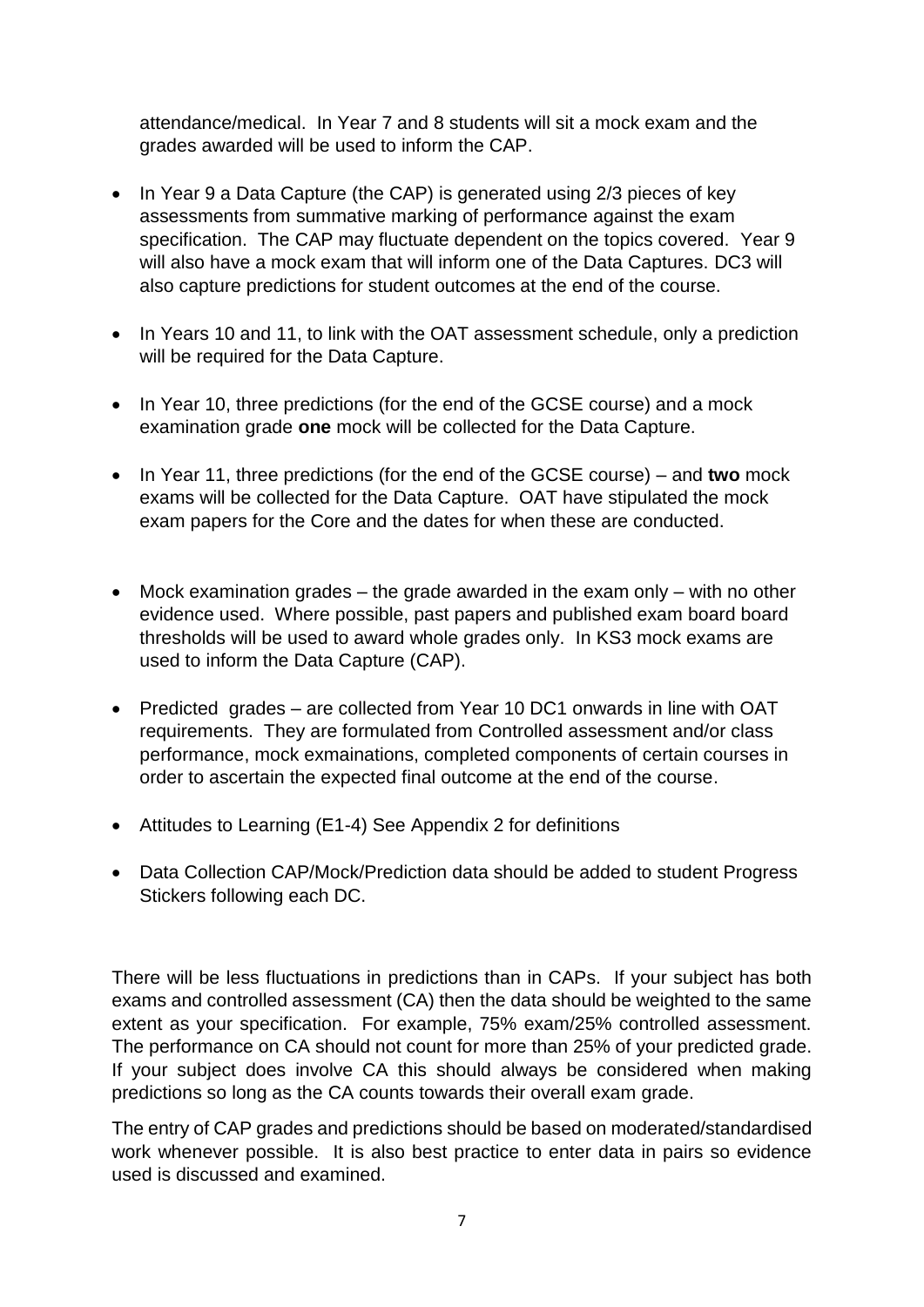The evidence and weightings used for CAPs and predictions should be consistent across all members of the department.

All departments should carry out standardisation and moderation to ensure assessments for all your groups are marked accurately and fairly. It is recommended the CAP/Prediction data is entered in pairs as part of the moderation process.

The collection of this data is calendared (3 data collections per year + examination performance) so that information is provided at the most opportune/useful times of the school year.

Recording of general pupil information, such as rewards, behaviour points and registers is also expected through SIMS.

Departments are expected to keep a record of the outcomes of summative assessments in Year 9/10/11 using an electronic tracker, that is weighted to reflect the components of the GCSE/BTEC course undertaken. This tracker will then be able to help formulate a students' current DC grade in Year 9 and in Year 10 and 11 their Prediction (for the end of the GCSE course). Current information on grade boundaries and gradings should be used to inform this electronic tracker. Its style/detail should be determined by the subject specialists. The academy data manager can support the development of department trackers.

### **Reporting and Target Setting Day**

Parents/carers will be informed of progress in a variety of ways. One full written report written by their son/daughter's tutor for Year 7-10, and a separate report written for Year 11 by their subject teachers. Alongside this, there will be three Progress Bulletins which will include CAP/Prediction/Mock (as applicable) and their Attitude to Learning Grade (see Appendix 2).

- Annual Target Setting Day calendered in the first term for Year 7-10
- Annual Written Report Y7 10 created on Target Setting Day Tutor Based
- Annual Written Report Year 11 written by Subject Teacher
- Annual Reflection Report created in the Summer Term for Years 7-10
- Annual Parents consultation evening for each year group
- Progress Bulletins after each Data Capture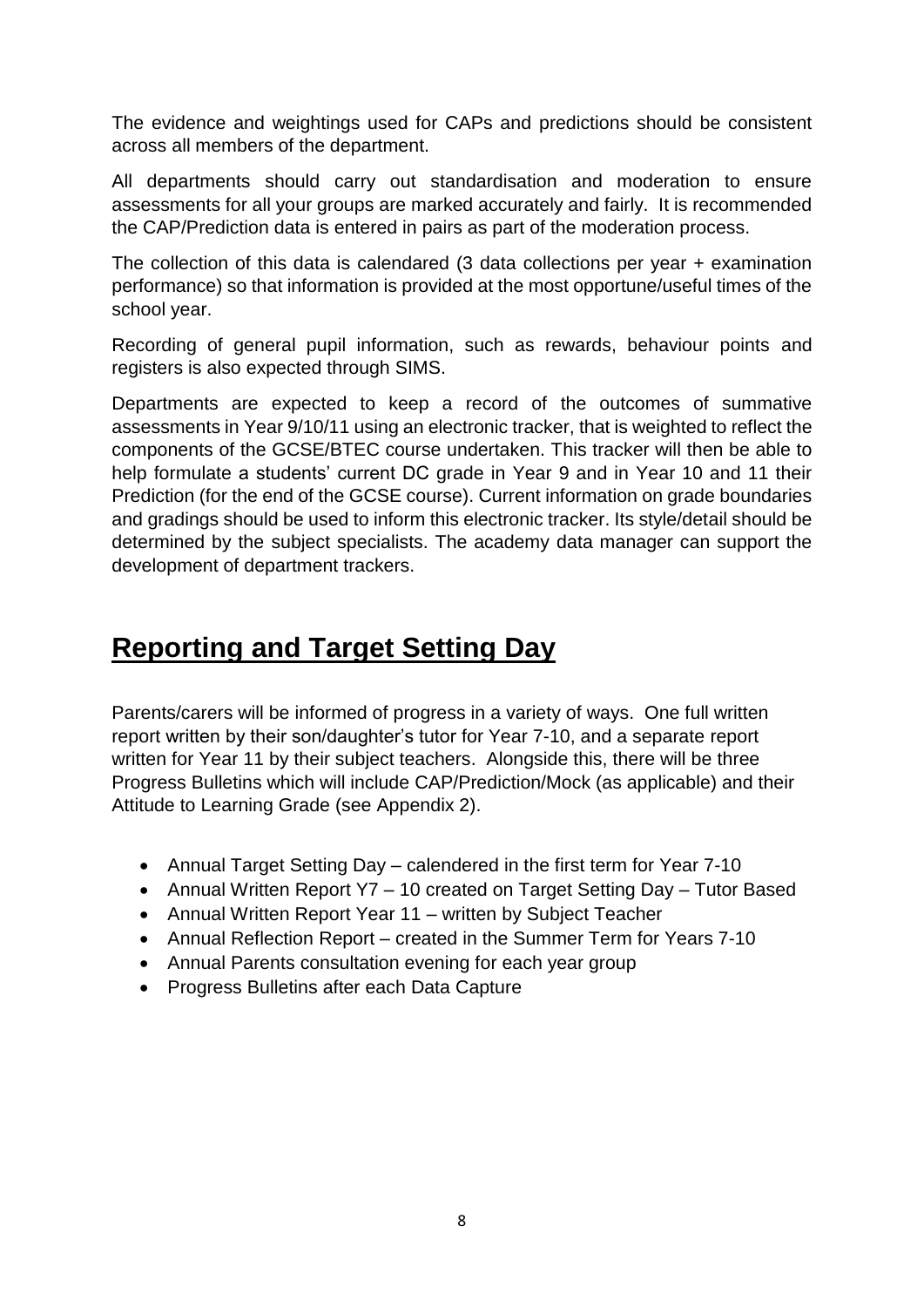## **Target Setting Day and the written report**

Once a year, within the autumn term, all parents/carers of Year 7-10 will be given an opportunity to have an in depth discussion about their child's progress with their tutor.

In the Autumn Term a Target Setting Day is held to allow for a review of progress from their first Data Capture. This data is used to set a range of targets and explore strategies for the coming academic year. This allows a report to be generated by the form tutor where areas for development are captured on SIMs and their annual report to be written – Year 7-10. This enables high expectations to be set from the outset and informs parents of the main priorities for their child to make progress.

In the Summer Term following the Target Setting Day and publication of their written report Year 7-10, a review takes place between Tutor and Tutee to determine whether the targets have been met and future actions and developments needed. This is captured on SIMS and published to parents/carers in the Summer Term to reflect upon their academic achievement.

During the academic year, after each of the CAPs, a Progress Bulletin will be produced. They include:

- the student's target grade for the end of the year based on the OSCA Progress 8 flightpath (please see Appendix 3),
- Current grade from their CAP input

On Written reports, comments should be positive and written in the third person during Target Setting Day and their Summer Term Reflection Report. Comments and details need to be accurate – both in content and SPAG. It is vital reports reflect the high standards OSCA is working towards. All teaching staff are encouraged to refer the guidance for report writing which is available on the T drive.

Deadlines for reporting and data entry are issued in the school calendar and regular reminders to staff are issued by the Data Manager.

In addition, further contact may be made with parents of students not making appropriate progress.

Copies of full reports are attached to a student's individual SIMs record. It should be noted that this fulfils our statutory obligations.

## **Consultation Evenings (PCEs)**

Each year group has one parent/carers' consultation evening per year. Appointment sheets are issued to staff and students via the Data Team. Students make appointments with the teachers in their subjects and a time of five minutes is set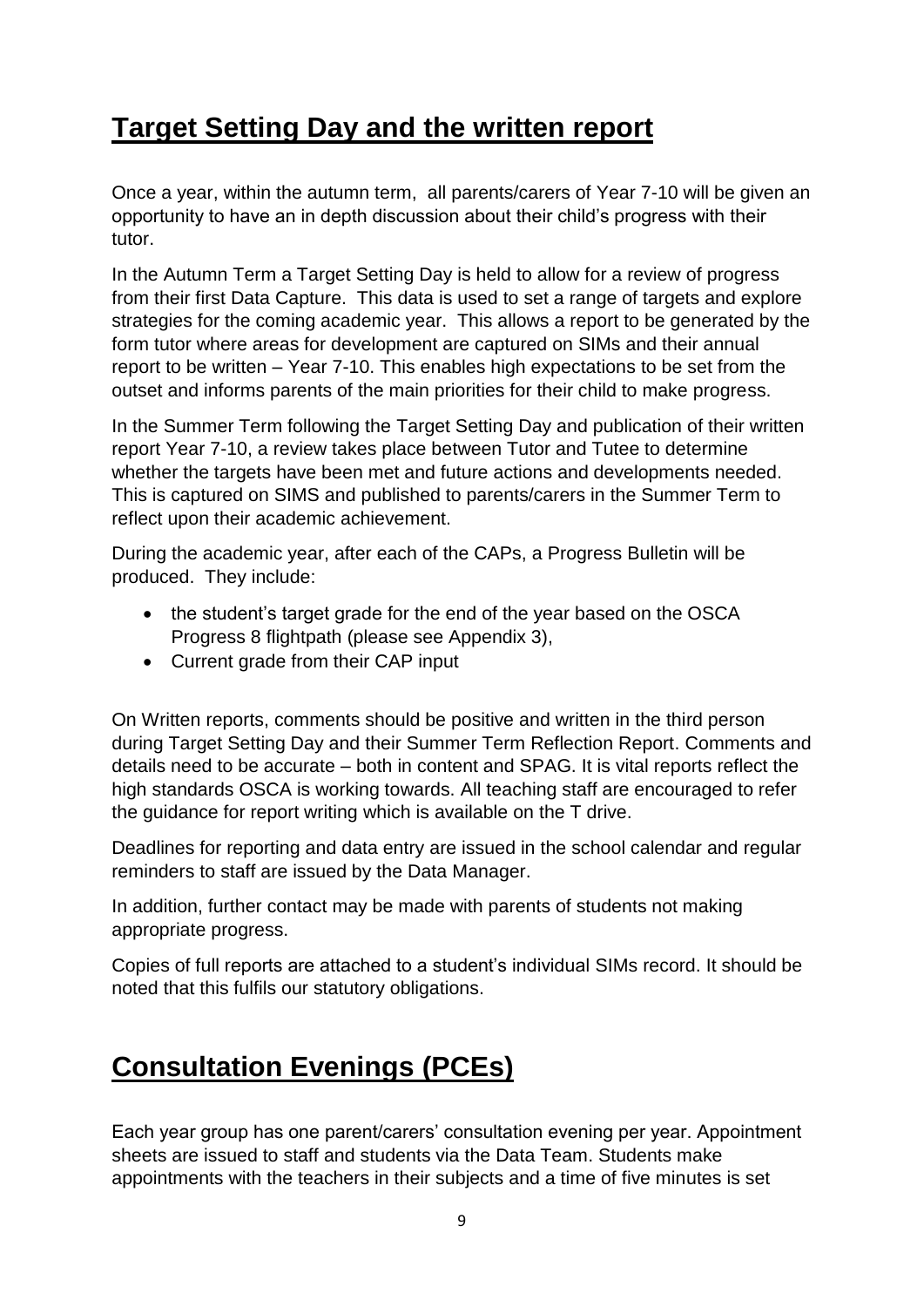aside for each consultation. The HOH, Curriculum Leaders, and the Progress Director (Yr11) are also available on these evenings for consultations.

# **Target Setting**

An essential part of improving achievement is to agree targets with each student that illustrate the minimum expectation; as well as being aspirational. Targets, and progress being made towards them, will be discussed regularly with students and their parents. Targets are based on national Progress 8 expectations (Estimated Attainment 8 scores) compared to the student's KS2 starting point.

A students starting point will be taken from their respective KS2 score.

The issue of students with no key stage 2 data:

For 'new arrivals' > students who arrive with no data at Key Stage 2, will be assessed for English and Maths and the average of this performance will be applied to all subjects. These students will be informed of these targets. Students with no Key Stage 2 data will not count for Progress 8, but will count for the Attainment 8, BASICS measure and EBACC measure.

This will represent a realistic trajectory for each student, and of course targets can be adjusted up if for example an EAL student makes rapid progress with language acquisition.

• The SLT/ELT/governing body receives information on progress throughout the year to enable it to make informed decisions when agreeing targets and monitoring and evaluating progress.

### **Roles and responsibilities**

The Assessment, Recording, Reporting and Target Setting Policy and its implementation within and across departments is monitored and evaluated by:

• Associate Principal (Teaching and Learning), Vice Principal (Data), Assistant Principal (Raising Standards)

- Progress Director Yr 11
- Curriculum Leaders

At least one student progress target is agreed with each teacher as part of OSCA's Appraisal Policy.

It is the responsibility of the Associate Principal, Vice Principal, Assistant Principal and Progress Director Yr 11 to lead Curriculum Leaders to review, monitor and evaluate all aspects of the Assessment Policy within the context of whole Academy Development Planning and self-evaluation.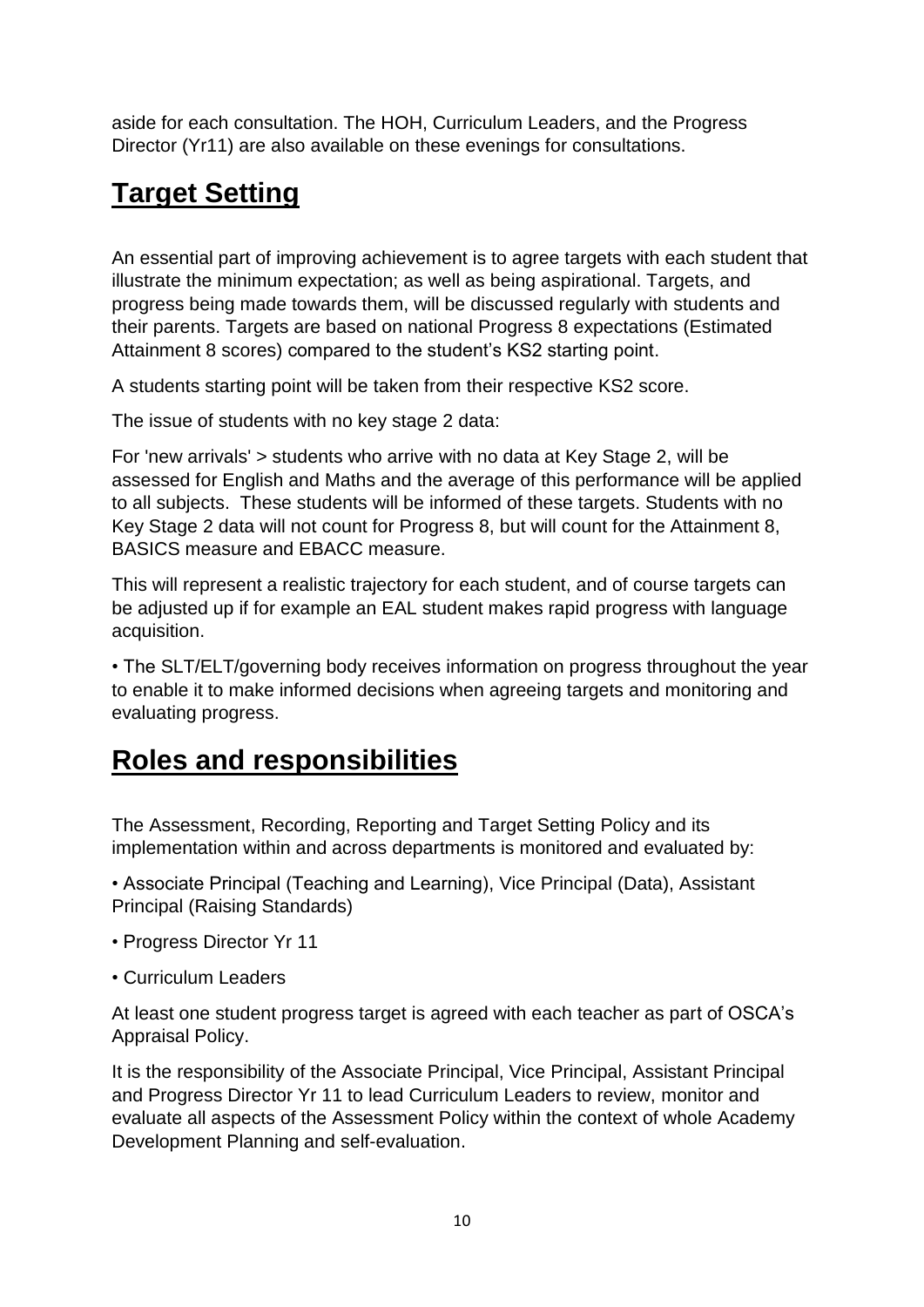#### Curriculum Leaders

It is the responsibility of Curriculum Leaders to apply and embed the principles of the Academy Assessment Policy within their own departmental practice. They should formulate and maintain a departmental plan for assessment, which should reflect the values and ethos of the whole Academy Assessment Policy. A key aspect will be quality assurance and moderation of all data entries from their team, to ensure that the data is valid, reliable and robust.

#### Subject Teachers

It is the responsibility of subject teachers to implement departmental/whole academy policies on assessment, to compile and maintain individual pupil records, report to students, parents and staff on student progress and liaise with the relevant Curriculum Leader, regarding individual student concerns or support.

#### Heads of House

It is the responsibility of Heads of House to liaise with Curriculum Leaders and subject teachers concerning individual student's progress. A key aspect will be the quality assurance of the Tutors' written student reports.

#### Examinations Officer

It is the responsibility of the Examinations Officer to liaise with appropriate staff/students/parents/exam boards regarding all aspects of external assessment.

The Examinations Officer will support the organisation and invigilation of the annual formal internal academy examinations

#### **Students**

It is the responsibility of all students to participate in a process of self-assessment in an attempt to reflect upon their own learning with the objective of improving their own progress. Student self-assessment involves: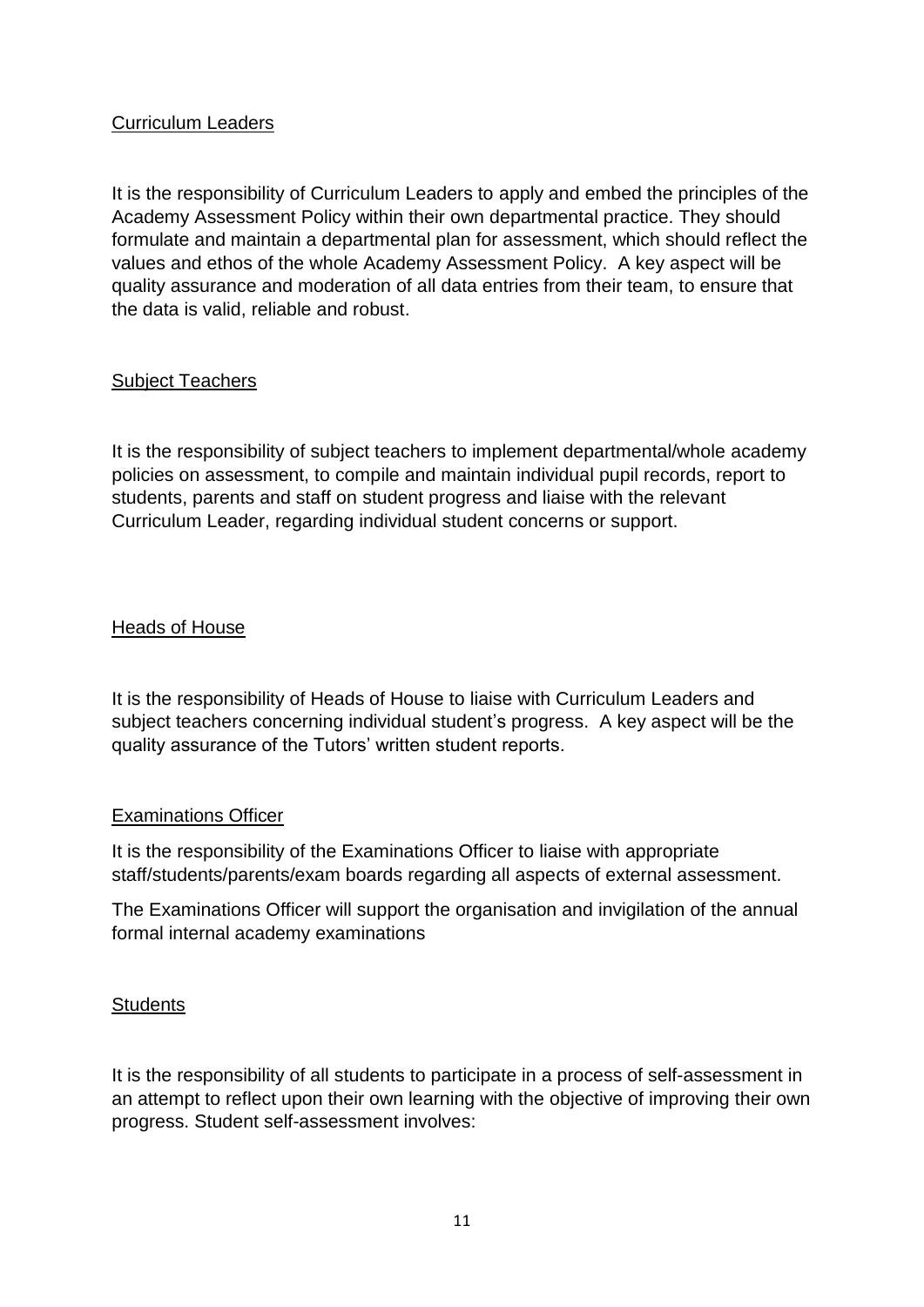- Taking responsibility for the organisation of their work
- Keeping records of activities and achievements
- Setting attainable targets and implementing strategies to meet these targets

#### Parents /Carers

It is the responsibility of all parents/carers to support their children as much as possible, in particular ensuring that appropriate time is dedicated to study at home, whether in preparation for examinations or for the completion of homework.

| Date policy revised: | June 2019                           |
|----------------------|-------------------------------------|
| <b>Review Date:</b>  | June 2020                           |
| Name of Reviewers:   | Ms M. McMahon + OSCA Governing Body |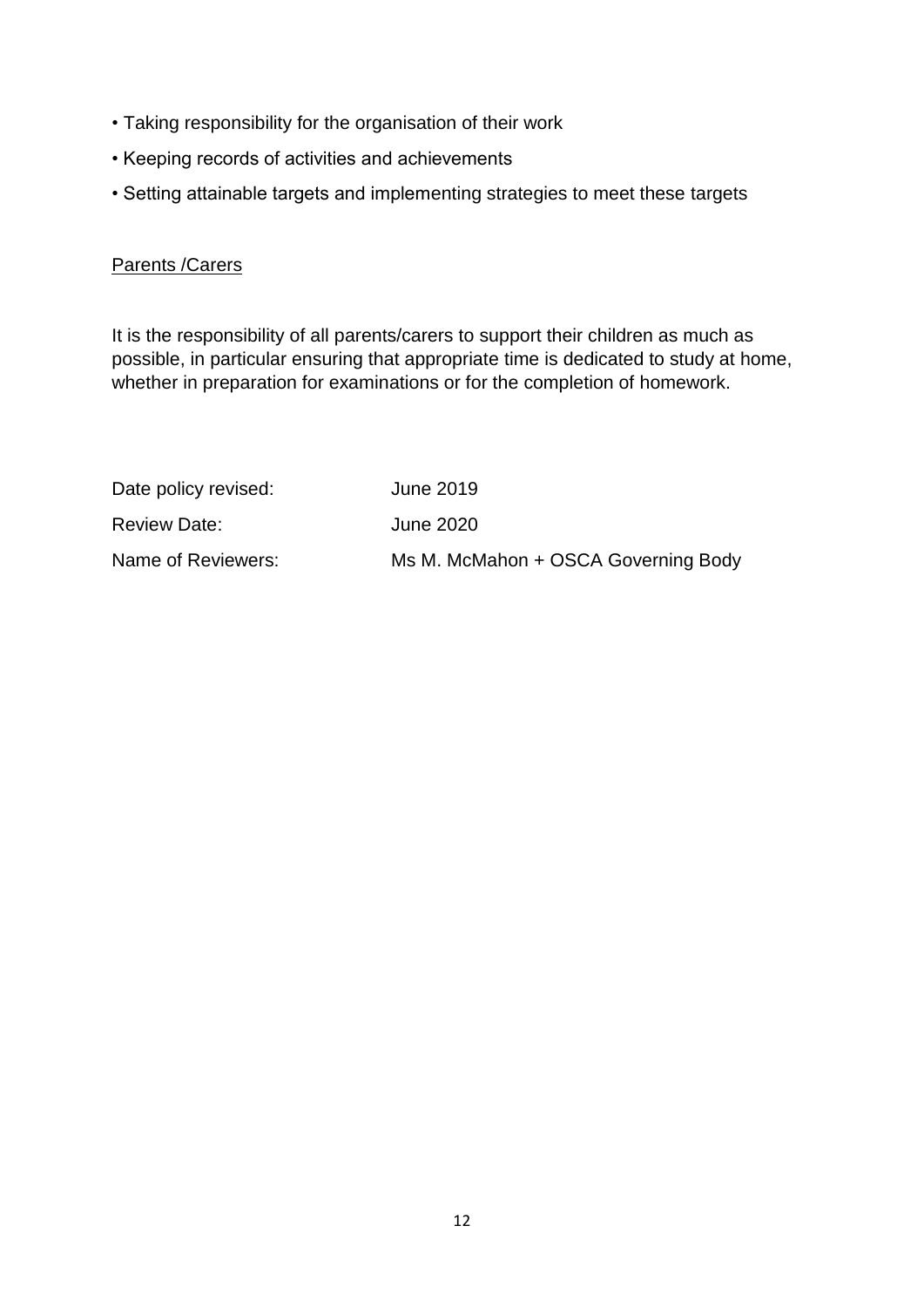| <b>Legacy GCSE</b> | <b>GCSE</b>    | <b>BTEC</b>          | <b>BTEC to GCSE</b>      | Report           |
|--------------------|----------------|----------------------|--------------------------|------------------|
|                    | $9 - 1$ Scale  |                      | <b>Grade Equivalence</b> | Code             |
|                    | 9              |                      |                          |                  |
| $A^*$              | 8              | Distinction *        | 8.5                      | $L2D*$           |
| A                  | 7              | <b>Distinction</b>   | $\overline{\mathbf{z}}$  | L <sub>2</sub> D |
| B                  | 6              | <b>Merit</b>         | 5.5                      | L <sub>2</sub> M |
|                    | 5              |                      |                          |                  |
| $\mathbf C$        | 4              | Pass                 | 4                        | L <sub>2</sub> P |
| D                  | 3              | Level 1              | 3                        | <b>L1D</b>       |
|                    |                | <b>Distinction</b>   |                          |                  |
| E                  | $\overline{2}$ | <b>Level 1 Merit</b> | $\overline{2}$           | L1M              |
| F                  |                |                      |                          |                  |
| G                  |                | <b>Level 1 Pass</b>  | 1.25                     | <b>L1P</b>       |
|                    | $\mathbf{1}$   |                      |                          |                  |
| U                  |                | <b>Working</b>       |                          | F1               |
|                    | 0              | towards a            |                          |                  |
|                    |                | <b>Level 1 Pass</b>  |                          |                  |

### **APPENDIX 1** – Relationship between 9 – 1 and BTEC

#### **APPENDIX 2** – Attitude to Learning E1 – E4

| <b>Attitude to Learning definitions</b>   |                                                                                                                                                                                                                                                  |
|-------------------------------------------|--------------------------------------------------------------------------------------------------------------------------------------------------------------------------------------------------------------------------------------------------|
| E1<br>An outstanding effort               | Students are confident and self-assured learners who are<br>resilient to failure and take pride in all aspects of their<br>work. They thrive in lessons and also singularly take up<br>opportunities to learn through extracurricular activities |
| E <sub>2</sub><br>A good effort           | Students are becoming keen learners and are developing<br>their ability to learn from mistakes and are becoming<br>resilient. They are committed to improving their work and<br>attend some extracurricular activities                           |
| E3<br>Student effort requires improvement | Students attempt to complete tasks and will contribute to<br>lessons when prompted. They do not always respond to<br>feedback and do not yet show resilience when faced with<br>challenges or failure                                            |
| E4<br>Student makes inadequate effort     | Students rarely complete their work to an appropriate<br>standard and show little independence, resilience or<br>engagement with their own learning and progress. They<br>may not follow instructions.                                           |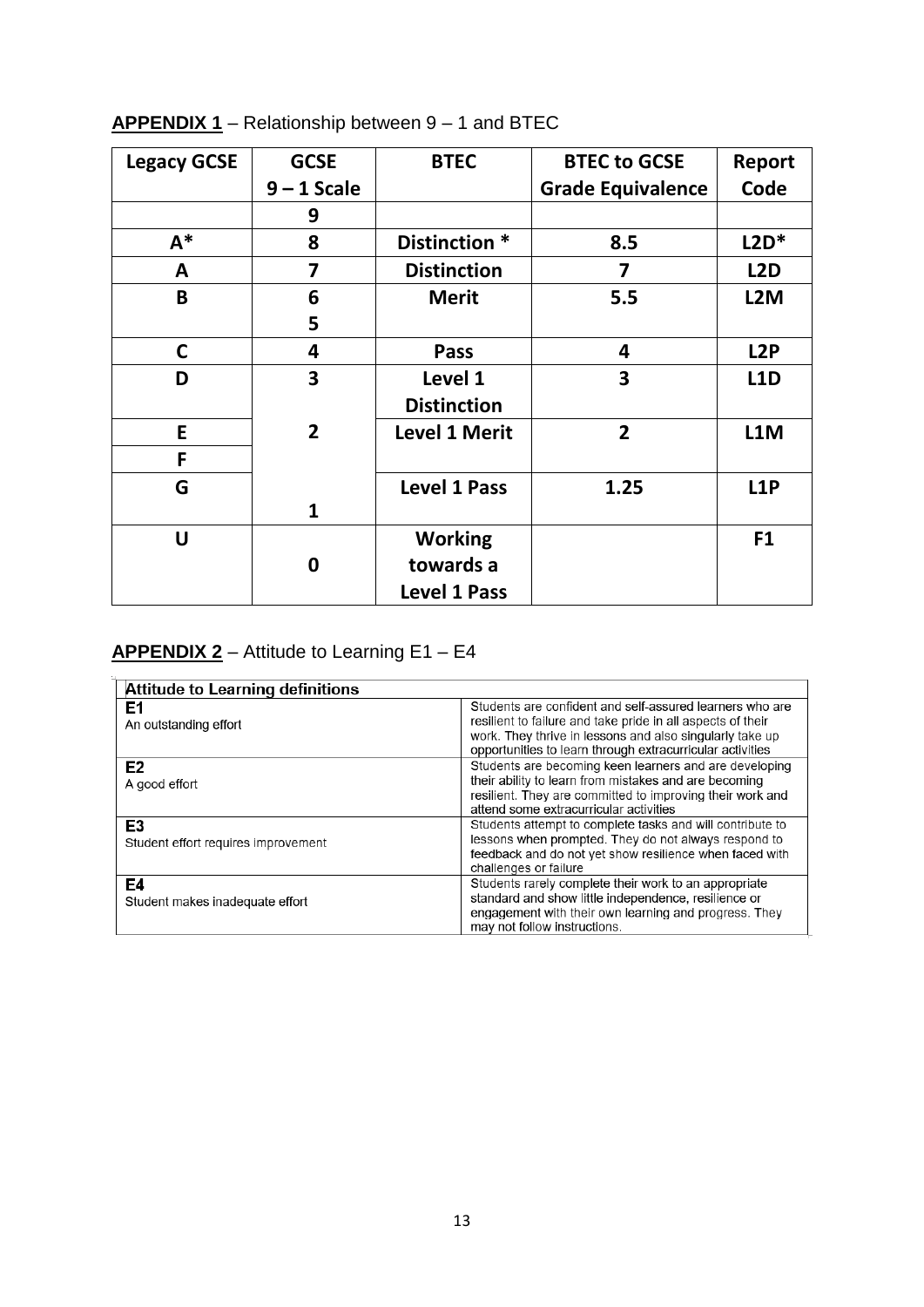### **APPENDIX 3** – Flightpaths

|            | <b>Y7/Y8</b>      |            |                  | Y9/Y10/Y11 Validated | <b>Validated</b> | <b>GCSE 9-1</b>                             |                |                    |
|------------|-------------------|------------|------------------|----------------------|------------------|---------------------------------------------|----------------|--------------------|
| Prior      | <b>KS2 Scaled</b> | Prior      | <b>KS2 Fine</b>  | 2017                 | 2018             | End of Y8<br><b>Y11 Aspirational Target</b> |                | Y11 BTEC           |
| Band       | Score Y7/Y8       | Band       | Level            | Est A8               | Est A8           | Target                                      | $MEP + 1$      | MEP+1              |
| <b>HAT</b> | 113+              | HAT        | L5.8             | 77.15                | 77.13            | 7.                                          | 9              | Distinction*       |
| HAT        | 112               | HAT        | L5.7             | 72.18                | 72.11            | 6                                           | 8              | Distinction*       |
| <b>HAT</b> | 111               | HAT        | L5.6             | 68.12                | 67.72            | 6                                           | 8              | Distinction*       |
| HAT        | 110               | <b>HAT</b> | L5.5             | 64.29                | 64.03            | 6                                           | 8              | Distinction*       |
| <b>HAT</b> | 109               | <b>HAT</b> | L5.4             | 61.09                | 60.80            | 5.                                          | 7              | <b>Distinction</b> |
| HAT        | 108               | HAT        | L5.3             | 57.94                | 57.79            | 5.                                          | 7              | <b>Distinction</b> |
| <b>HAT</b> | 107               | HAT        | L5.2             | 55.23                | 55.18            | 5                                           | 7              | <b>Distinction</b> |
| <b>HAT</b> | 106               | <b>HAT</b> | L5.1             | 52.51                | 52.51            | 4                                           | 6              | <b>Distinction</b> |
| MAT        | 105               | <b>HAT</b> | L5               | 49.76                | 49.85            | 4                                           | 6              | <b>Distinction</b> |
| MAT        | 104               | MAT        | L4.9             | 47.21                | 47.46            | 4                                           | 6              | <b>Distinction</b> |
| MAT        | 103               | MAT        | L4.8             | 45.12                | 45.02            | 4                                           | 6              | <b>Distinction</b> |
| MAT        | 102               | MAT        | L4.7             | 42.9                 | 42.92            | 4                                           | 6              | <b>Distinction</b> |
| MAT        | 101               | MAT        | L4.6             | 40.93                | 41.07            | 3                                           | 5              | Merit              |
| MAT        | 100               | MAT        | L4.5             | 39.01                | 38.93            | 3.                                          | 5              | Merit              |
| MAT        | 99                | <b>MAT</b> | L4.4             | 37.3                 | 37.08            | 3.                                          | 5              | Merit              |
| MAT        | 98                | <b>MAT</b> | L4.3             | 35.57                | 35.51            | 3                                           | 5              | Merit              |
| MAT        | 97                | MAT        | L4.2             | 34.12                | 33.86            | 3                                           | 5              | Merit              |
| MAT        | 96                | MAT        | L4.1             | 32.45                | 32.60            | 2                                           | 4              | Pass               |
| LAT        | 95                | MAT        | L4               | 31.3                 | 31.49            | 2                                           | 4              | Pass               |
| LAT        | 94                | LAT        | L3.9             | 29.95                | 30.11            | $\overline{2}$                              | 4              | Pass               |
| LAT        | 93                | LAT        | L3.8             | 28.58                | 28.95            | $\mathbf{z}$                                | 4              | Pass               |
| LAT        | 92                | LAT        | L3.7             | 27.84                | 28.09            | $\mathbf{z}$                                | 4              | Pass               |
| LAT        | 91                | LAT        | L3.6             | 27.02                | 27.20            | $\overline{2}$                              | 4              | Pass               |
| LAT        | 90                | LAT        | L3.5             | 25.76                | 25.91            | 2                                           | 4              | Pass               |
| LAT        | 89                | LAT        | L3.4             | 25.3                 | 24.88            | $\overline{2}$                              | 4              | Pass               |
| LAT        | 88                | LAT        | L3.3             | 23.86                | 23.97            | 2                                           | 4              | Pass               |
| LAT        | 87                | LAT        | L3.2             | 23.64                | 22.92            | 2                                           | 4              | Pass               |
| LAT        | 86                | LAT        | L3.1             | 22.45                | 22.84            | 2                                           | 3              | Pass               |
| LAT        | 85                | LAT        | L <sub>3</sub>   | 21.42                | 21.39            | 2                                           | 3              | Pass               |
| LAT        | 84                | LAT        | L2.9             | 20.81                | 20.30            | 1                                           | 3              | Pass               |
| LAT        | 83                | LAT        | L2.8             | 19.61                | 19.00            | 1                                           | 3              | Pass               |
| <b>LAT</b> | 82                | LAT        | L2.5             | 18.09                | 17.50            | 1                                           | 3              | Pass               |
| LAT        | 81                | LAT        | L <sub>2</sub>   | 17.1                 | 15.83            | 1                                           | 3              | Pass               |
| LAT        | 80                | LAT        | L <sub>1.5</sub> | 13.04                | 13.65            | 1                                           | $\overline{2}$ | Pass               |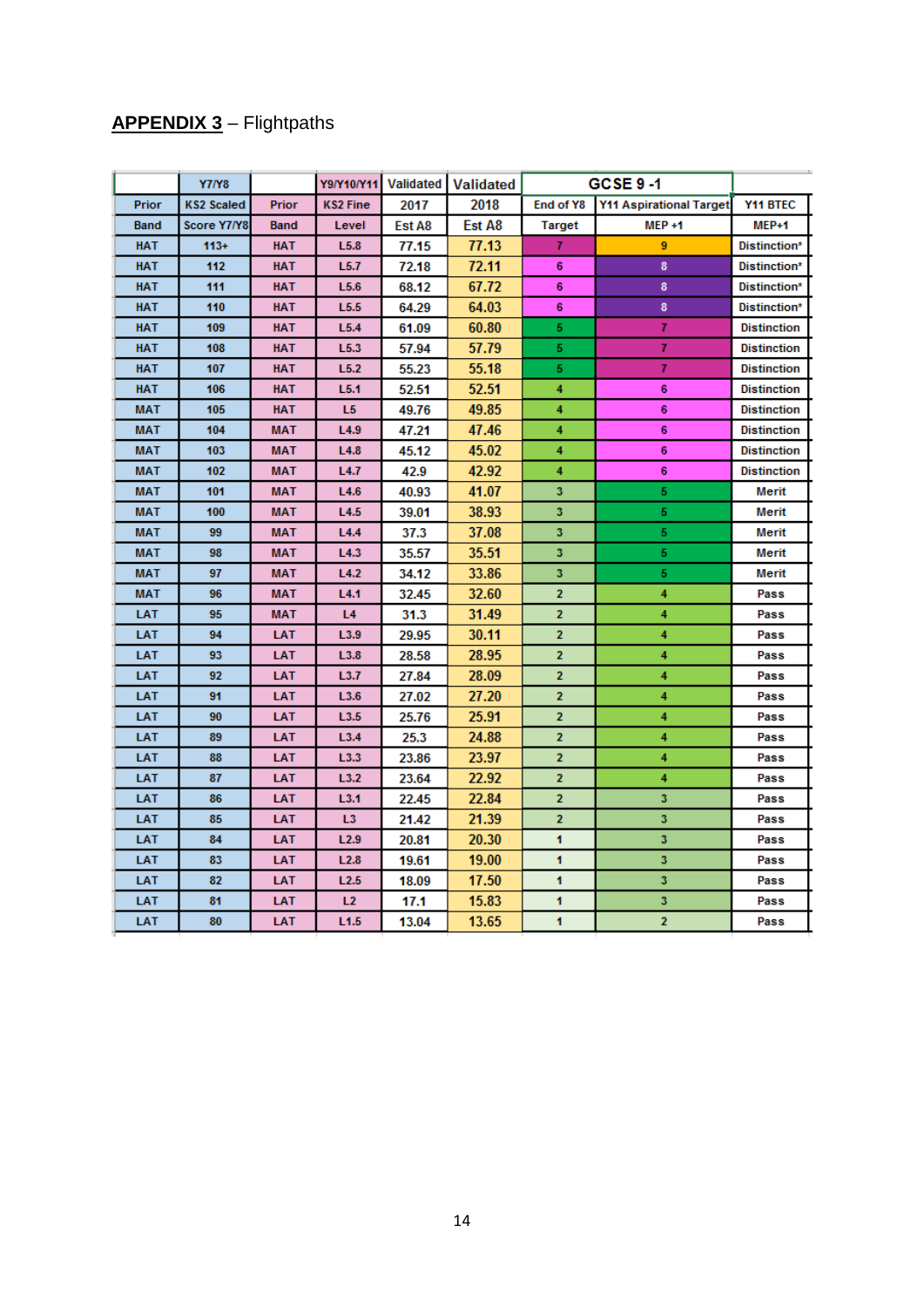#### **Appendix 4**